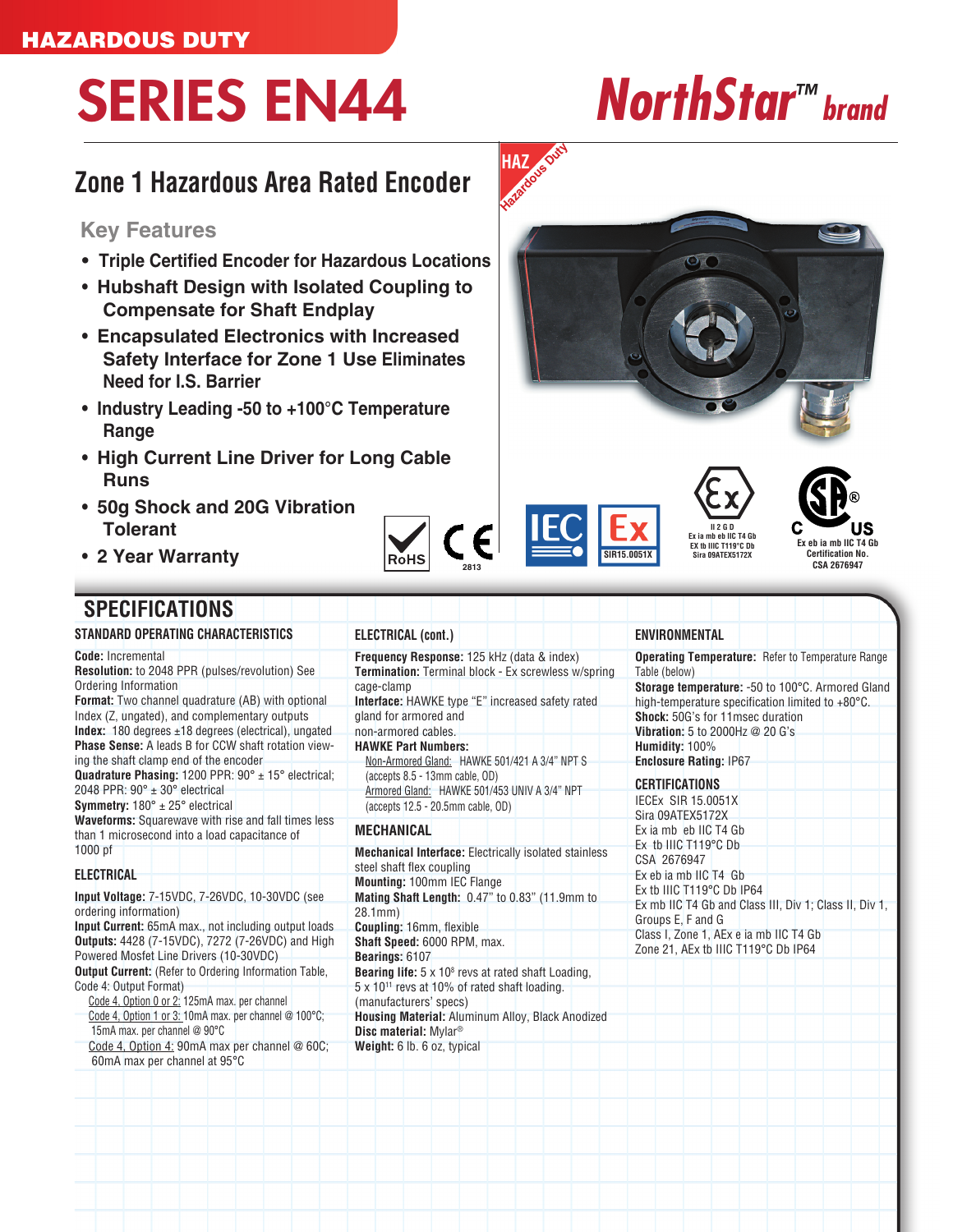

## **SERIES EN44**

#### **Ordering Information**

| To order, complete the model number with code numbers from the table below:                |              |                   |                                                                                                                                                                                                                                                                        |                                                                                                                                       |  |  |  |
|--------------------------------------------------------------------------------------------|--------------|-------------------|------------------------------------------------------------------------------------------------------------------------------------------------------------------------------------------------------------------------------------------------------------------------|---------------------------------------------------------------------------------------------------------------------------------------|--|--|--|
| Code 1: Model                                                                              | Code 2: PPR  | Code 3: Bore Size | Code 4: Output Format                                                                                                                                                                                                                                                  | Code 5: Termination                                                                                                                   |  |  |  |
| <b>EN44</b>                                                                                |              |                   |                                                                                                                                                                                                                                                                        |                                                                                                                                       |  |  |  |
| Ordering Information                                                                       |              |                   |                                                                                                                                                                                                                                                                        |                                                                                                                                       |  |  |  |
| <b>EN44</b><br><b>Triple Certified</b><br><b>ATEX Zone 1</b><br><b>Hollowshaft Encoder</b> | 1024<br>2048 | <b>A</b> 16mm     | 0 Differential AB, 7-15V in, 7-15V out*<br>1 Differential AB, 7-26V in, 5V out*<br>2 Differential ABZ, 7-15V in, 7-15V out*<br>3 Differential ABZ, 7-26V in, 5V out*<br>4 Differential ABZ.10-30V in. 10-30V out*<br>* See Electrical<br>Specifications for<br>Details | No Gland<br>0<br>1 Ex Gland for non-armored cables (8.5 - 13.5mm OD)<br>2 Ex Gland for armored cables (12.5 - 20.5mm OD)<br>See †Note |  |  |  |

**† Note:** Armored Gland high-temperature specification limited to +80°C.

#### **TEMPERATURE RANGE**

| Code 4<br><b>Option</b> | <b>Output</b><br><b>Current</b> | <b>Group II Ambient</b><br><b>Temperature Range</b> | <b>Group III Ambient</b><br><b>Temperature Range</b> |
|-------------------------|---------------------------------|-----------------------------------------------------|------------------------------------------------------|
| 0 or 2                  | 125mA max per channel           | $\sqrt{7a}$ = -50°C to +100°C                       | Ta = $-25^{\circ}$ C to $+100^{\circ}$ C             |
| $1$ or $3$              | 10mA max per channel            | $T_a = -50^{\circ}$ C to +100 $^{\circ}$ C          | Ta = $-25^{\circ}$ C to $+100^{\circ}$ C             |
| 1 or 3                  | 15mA max per channel            | Ta = $-50^{\circ}$ C to $+90^{\circ}$ C             | Ta = -25°C to +90°C                                  |
| 4                       | 90mA max per channel            | Ta = $-50^{\circ}$ C to $+60^{\circ}$ C             | Ta = -25 $^{\circ}$ C to +60 $^{\circ}$ C            |
| 4                       | 60mA max per channel            | $T_a = -50^{\circ}$ C to $+95^{\circ}$ C            | $T = -25^{\circ}C$ to $+95^{\circ}C$                 |
|                         |                                 |                                                     |                                                      |

#### **ELECTRICAL CONNECTIONS**

| <b>Encoder</b><br><b>Function</b> | <b>Terminal Box</b><br><b>Connection</b> |
|-----------------------------------|------------------------------------------|
| Sig. A                            |                                          |
| Sig. A                            | $\overline{2}$                           |
| Sig. B                            | 3                                        |
| Sig. B                            | 4                                        |
| Sig. Z                            | 5                                        |
| $Sig. \bar{Z}$                    | 6                                        |
| Power+V                           | 7                                        |
| Com                               | 8                                        |